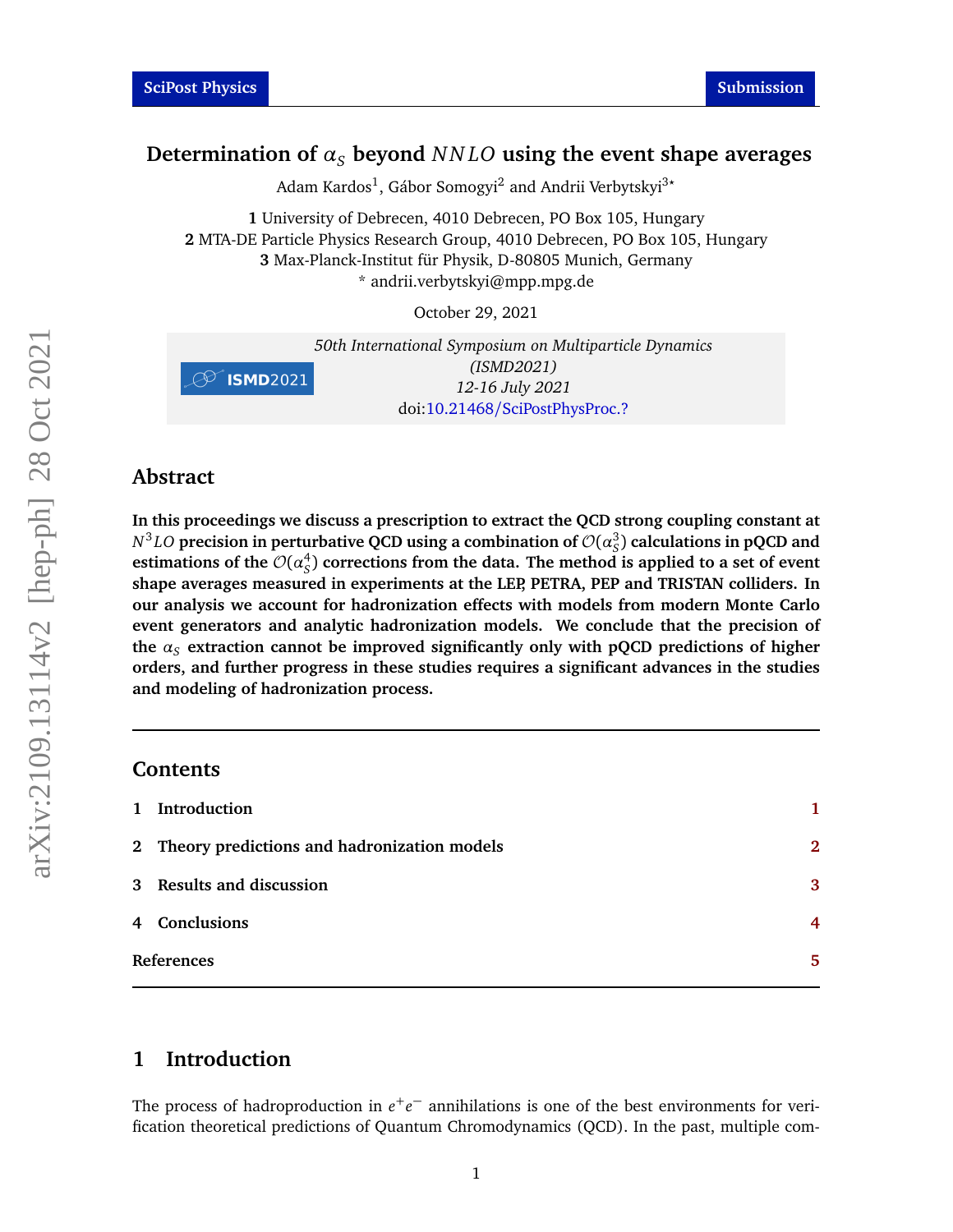parisons of experimental measurements of event shape and jet observables to perturbative QCD (pQCD) predictions were performed. All of these comparisons were done using the data from now retired experiments. Due to an absence of active high-energy *e* +*e* <sup>−</sup> experiments new data will not be available in the next decade(s) and the improvements in QCD studies in *e* +*e* <sup>−</sup> collisions will depend only on the advances of the theory (and phenomenology). However, most QCD studies of the hadroproduction in *e* +*e* <sup>−</sup> with the available data show relatively low impact of the experimental uncertainties on the results in comparison to the pQCD- and modeling-related uncertainties.

In this situation it is interesting if pQCD calculations and/or resummation techniques will be able to improve the precision of the results (e.g.  $\alpha_S(M_Z)$ ) without any new data. And if not, what would be the limiting factors for the precision of QCD studies in the future and what should be done to eliminate them? To answer these questions we perform an extraction of  $\alpha_S(M_Z)$  using estimations of higher-order corrections.

As of 2021, the calculations for the *e* +*e* <sup>−</sup> → *Z/γ* → *je ts* process are available in high precision in pQCD, i.e. the fully differential predictions for the  $e^+e^- \to Z/\gamma \to 3jets$  process are available at  $\mathcal{O}(\alpha_S^3)$  and the total cross-section  $e^+e^-\to Z/\gamma\to jets$  at  $\mathcal{O}(\alpha_S^4)$  $S<sub>S</sub><sup>4</sup>$ ) [[1–](#page-4-0)[3](#page-4-1)]. Obviously, the impact of higher order corrections on the QCD analyses (e.g. extraction of  $\alpha_S$ ) has a significant interest.

With a sufficient amount of data, proper selection of desired observables it is possible to go beyond the pQCD accuracy of predictions available from the exact calculations. This could be done with simultaneous fits of  $\alpha_S(M_Z)$  and the  ${\cal O}(\alpha_S^4)$ *S* ) coefficients not available in the exact pQCD predictions. The approach is obviously limited to cases with only a small number of coefficients of the perturbative expansion to be estimated. In these proceeding we describe the results of implementation of this approach using the averages of thrust and *C*-parameter event shape observables. The argumentation for the choice of observables is given in Ref. [[4](#page-4-2)].

#### <span id="page-1-0"></span>**2 Theory predictions and hadronization models**

The experimentally measured averages of event shape observables (i.e. first moments) 0,  $\langle O^{1} \rangle$  are normalized to the total hadronic cross section, and the perturbative expansion of predictions for these quantities up to  $\mathcal{O}(\alpha_S^4)$  $_S^4$ ) in the massless QCD<sup>[1](#page-0-1)</sup> reads:

$$
\langle O^{1} \rangle = \frac{\alpha_{S}(\mu_{0})}{2\pi} \bar{A}_{0}^{\langle O^{1} \rangle} + \left(\frac{\alpha_{S}(\mu_{0})}{2\pi}\right)^{2} \bar{B}_{0}^{\langle O^{1} \rangle} + \left(\frac{\alpha_{S}(\mu_{0})}{2\pi}\right)^{3} \bar{C}_{0}^{\langle O^{1} \rangle} + \left(\frac{\alpha_{S}(\mu_{0})}{2\pi}\right)^{4} \bar{D}_{0}^{\langle O^{1} \rangle}.
$$

In the later expression the coefficients  $\bar{A}_0^{(O^1)}$  $_0^{\langle O^1 \rangle},$   $\bar{B}_0^{\langle O^1 \rangle}$  $_0^{\langle O^1 \rangle},\, \bar C_0^{\langle O^1 \rangle}$  $\int_{0}^{\infty}$  / [[4](#page-4-2)] are known exactly and the coefficient  $\bar{D}_\Omega^{\langle O^1\rangle}$  $\frac{100}{2}$  can be extracted from a simultaneous fit of multiple data points at different center-of-mass energies performed with four-loop running of  $a_{\scriptstyle S}(\mu)$ . In the fit procedure it is also essential to take into account the hadronization effects and we consider two types of models to handle this problem. Namely, we consider the Monte Carlo event generator (MCEG) models generating predictions at NLO accuracy in pQCD and in addition to that we consider analytic hadronization models [[4](#page-4-2)] extended to  ${\cal O}(\alpha_S^4)$  $_S^4$ ) for the first time.

The hadron level predictions by the MCEGs for the averages of event shape observables [[4](#page-4-2)] reasonably well describe the data for a wide range of center-of-mass energies. Contrary, the correasonably well describe the data for a wide range of center-or-mass energies. Contrary, the cor-<br>responding quantities at the parton level are reasonable only for √s > 29 GeV. Therefore, as the analysis was aiming also at comparison of the used hadronization models, the fits were performed

<sup>&</sup>lt;sup>1</sup>The prescription on the treatment of effects related to massive *b*-quarks up to NLO given in Ref. [[4](#page-4-2)].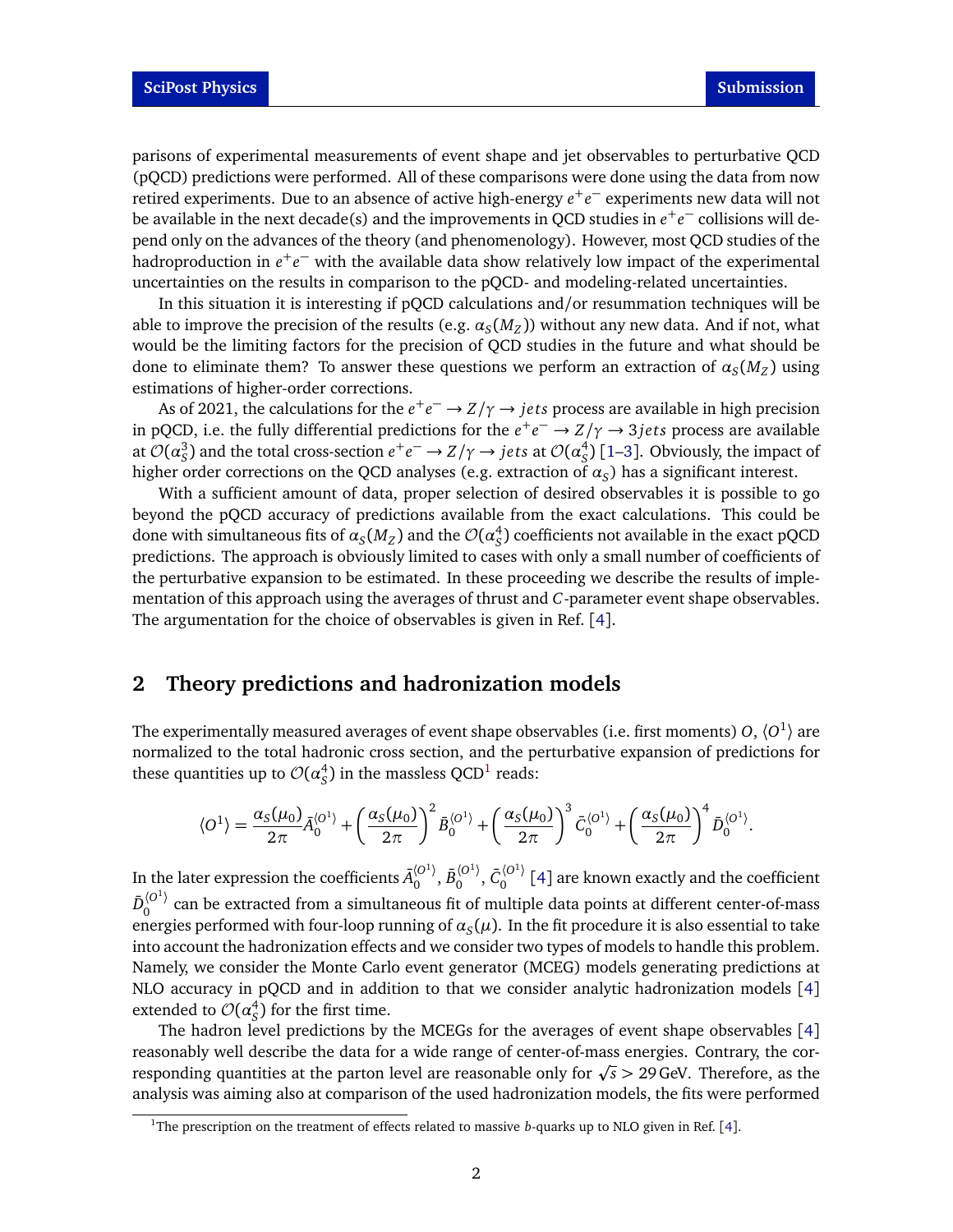only to the data with  $\sqrt{s}$  > 29 GeV. The procedure to correct the pQCD predictions for hadrononly to the data with  $\sqrt{s} > 29$  Gev. The procedure to correct the pQCD predictions for hadron-<br>ization effects with the MCEGs models consisted of applying  $\sqrt{s}$ -depending factor which was the ratio of values of event shape averages on the hadron and parton levels, see Fig. [1.](#page-2-1)

<span id="page-2-1"></span>



The models based on the dispersive model of analytic hadronization corrections for event shapes [[5](#page-4-3)] differ in their application from the models based on the MCEG approach. The dispersive model predicts the hadron-level differential distributions of the event shapes can be obtained from the pQCD differential distributions with a simple shift  $\frac{d\sigma_{\text{hadrons}}(O)}{dO}$  = d*σ*partons(*O*−*aO*P)  $\frac{d\sigma}{d\Omega}$ , where the power correction  ${\cal P}$  being universal for all event shapes, and  $a_O$  being specific known constants [[4](#page-4-2)]. As a result,  $\langle O^1 \rangle_{\text{hadrons}} = \langle O^1 \rangle_{\text{partons}} + a_O \mathcal{P}$ , with  $\langle O^1 \rangle_{\text{partons}}$  obtained as described in Sect. [2.](#page-1-0) The expression  $\mathcal P$  depends on theoretically calculable constants, namely the so-called "Milan factor" and the value of effective coupling below the low fixed scale  $\mu_I = 2 \text{ GeV}, \alpha_0(\mu_I)$ , which is a nonperturbative parameter of the dispersive model and can be related to the effective soft coupling  $\alpha_S^{CMW}$  (Catani-Webber-Marchesini scheme). The relation between the strong coupling defined in the  $\overline{\text{MS}}$  scheme and the effective soft coupling  $\alpha_S^{CMW}$  is scheme-dependent and complex at higher orders [[6,](#page-4-4)[7](#page-4-5)]. However, in one particular scheme, the relation between  $\alpha_S$  and  $\alpha_S^{CMW}$  has recently been computed up to  ${\cal O}(\alpha_S^4)$  $_S^4$ ) accuracy [[7](#page-4-5)] ( $A^0$  scheme), which allow for an implementation of a consistent analytic model of hadronization corrections at order that matches the order of pQCD predictions. For the details of the implementation see Ref. [[4](#page-4-2)]. For the qualitative comparison with the models based on the MCEG approach, the corrections obtained with the *A*<sup>0</sup>-scheme are transformed into multiplicative factors and presented in Fig. [1.](#page-2-1)

#### <span id="page-2-0"></span>**3 Results and discussion**

The values of  $\alpha_S(M_Z)$  were determined in the optimization procedures as described in Ref. [[4](#page-4-2)] using multiple data sets from *e* +*e* <sup>−</sup> collision experiments at LEP, PETRA, PEP and TRISTAN colliders. The multiple numerical results of the NNLO and  $\mathrm{N}^{3}\mathrm{LO}$  fits are presented in Ref. [[4](#page-4-2)], while the predictions of the  $N^3LO$  fits for individual energy points are shown in Fig. [2.](#page-3-1) The NNLO results for *α<sup>S</sup>* (*M<sup>Z</sup>* ) obtained with all MCEG and analytic hadronization models are in good agreement between the fits to  $\langle (1-T)^1 \rangle$  and  $\langle C^1 \rangle$ , which can be viewed as a check of the consistency of the  $\alpha_S(M_Z)$  extraction method at NNLO. Similarly to previous studies [[8](#page-4-6)], a discrepancy between the results obtained with the MCEGs hadronization models and the analytic hadronization models are seen. While the parameters  $\alpha_{0}(2\,{\rm GeV})$  in different schemes do not represent the "same" quantity and cannot be compared compared, their numerical values obtained in the fits are numerically very similar.

The obtained results with N<sup>3</sup>LO predictions have similar patterns to the results obtained with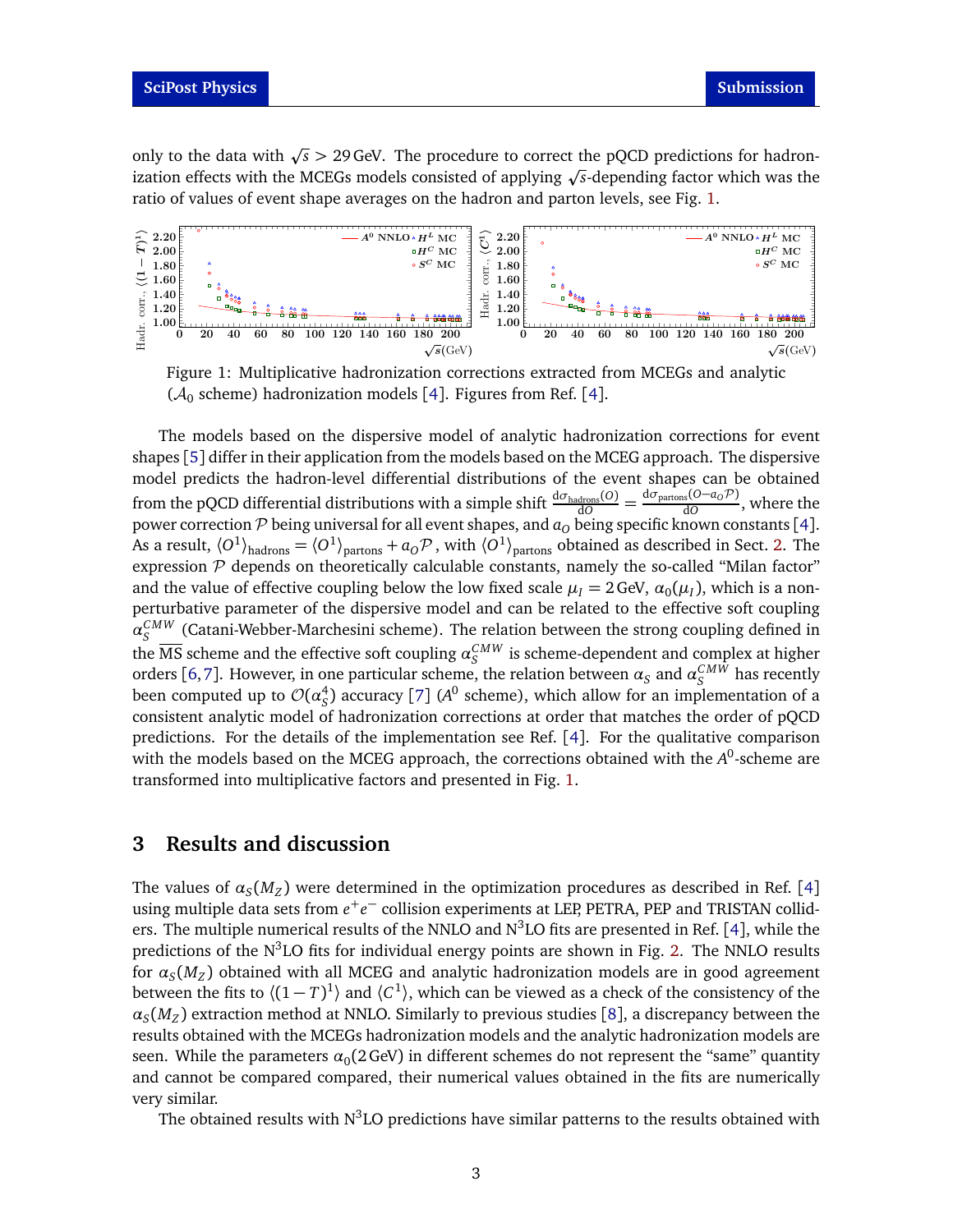<span id="page-3-1"></span>

Figure 2: Data and fits to the data obtained with different types of hadronization models. Figures from Ref. [[4](#page-4-2)].

the NNLO predictions. However, as expected, the obtained uncertainties are somehow larger than for the corresponding quantities obtained with NNLO predictions. The values  $D^{((1-T)^1)}$  and  $D^{(C^1)}$ obtained with different hadronization models reasonably agree with each other, which could serve as an indirect evidence that the higher-order coefficients  $D^{\langle \overline{O}^n\rangle}$  can be extracted from the data even with higher precision if more data would be available. In the same time, the differences between the *α<sup>S</sup>* (*M<sup>Z</sup>* ) values obtained with different types of hadronization models are preserved even at  $\mathrm{N}^3\mathrm{LO}$  accuracy. This suggests that the discrepancy pattern has a fundamental origin and will hold in the future analyses even with more data and exact  $N^3LO$  predictions available.

Hereby, improvement of the hadronization modeling and a better understanding of hadronization itself is more important for increasing the precision of  $\alpha_S(M_Z)$  extractions than the calculation of perturbative corrections beyond NNLO.

### <span id="page-3-0"></span>**4 Conclusions**

We discussed the extraction of the  $\alpha_S(M_Z)$  from available data on the averages of event shapes  $\langle (1-T)^1 \rangle$  and  $\langle C^1 \rangle$  in N<sup>3</sup>LO and NNLO accuracy in pQCD using different types of hadronization models. The results obtained using NNLO predictions and analytic hadronization corrections based on the dispersive model are consistent with the recent world average.

The method of extraction of  $\alpha_S(M_Z)$  in N<sup>3</sup>LO precision in pQCD uses a combination of NNLO predictions calculated from the first principles and estimations of the N<sup>3</sup>LO contributions from the data. The method produced results which are compatible with the current world average within the somewhat large uncertainties, e.g. the result from the fits to the  $\langle (1-T)^1 \rangle$  data reads  $\alpha_S(M_Z)^{N^3LO+A^0} = 0.12911 \pm 0.00177(exp.) \pm 0.0123(scale)$  . The obtained precision can be increased with more high-quality data from future experiments.

In the discussed analysis the hadronization corrections were derived from the MCEGs models and analytic hadronization models extended to higher orders for the first time. The results obtained with those two approaches imply that future analyses will be strongly affected by the hadronization effects even if the exact higher -order corrections will be available.

However, in the last decades the developments in the modeling of particle collision by MCEGs were driven by the need to model the processes at high energies of LEP, HERA and LHC colliders and therefore had limited impact on the description of phenomena at lower energies. Similarly, it is expected that rapid developments in the modeling of particle collisions at lower energies and understanding of hadronization can be expected only with the availability of new measurements in the corresponding (lower) energy ranges. In the context of future  $e^+e^-$  colliders it can be achieved the corresponding (lower) energy ranges. In the context of future *e* ÷ *e* colliders it can be achieved<br>with a program of measurements of the hadronic final state properties at √s ≈ 20 – 50 GeV performed with radiative events or in dedicated collider runs.